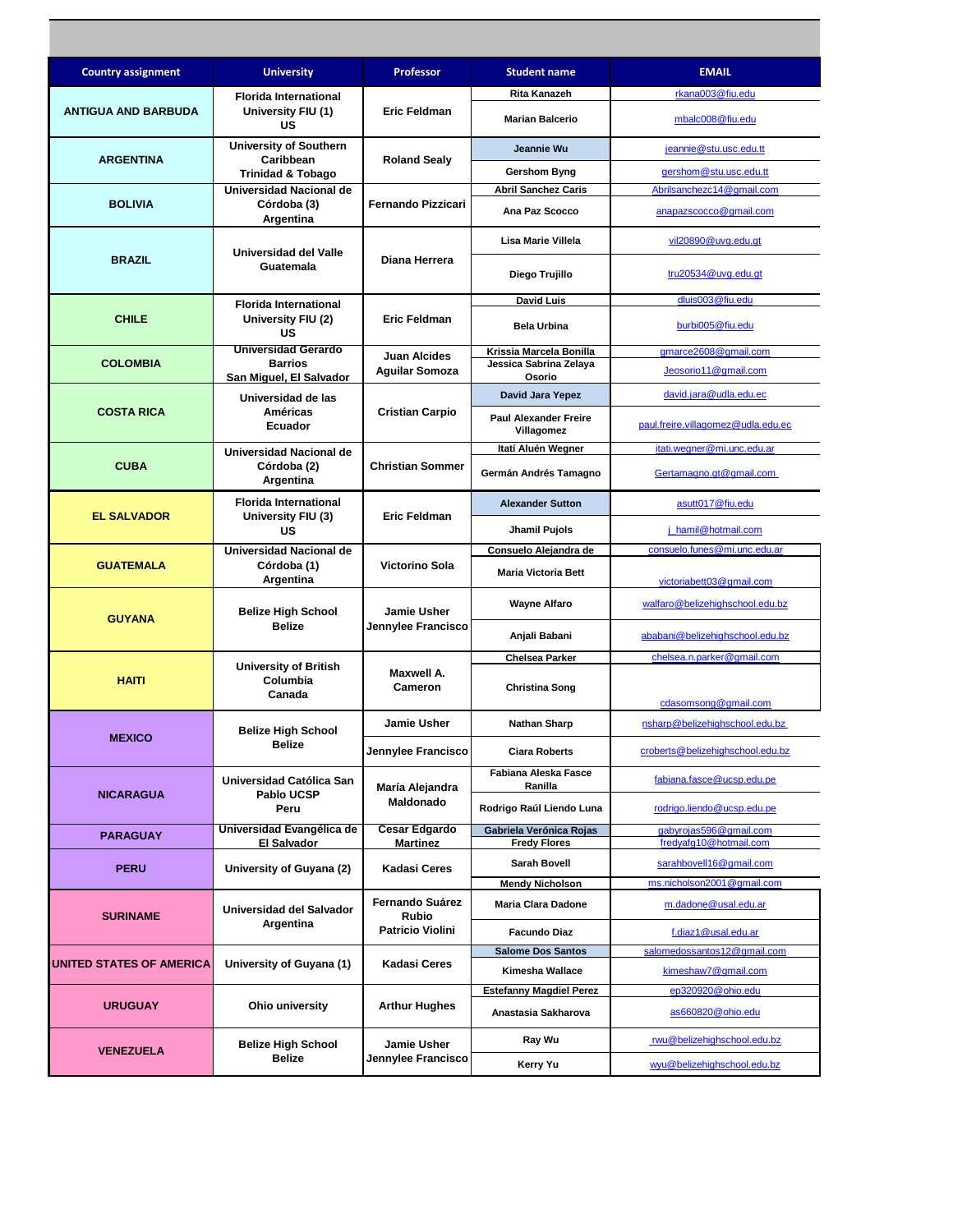| <b>EMAIL</b><br>Professor <b>'</b><br><b>University</b><br><b>Student name</b><br><b>Country assignment</b> |  |
|-------------------------------------------------------------------------------------------------------------|--|
|-------------------------------------------------------------------------------------------------------------|--|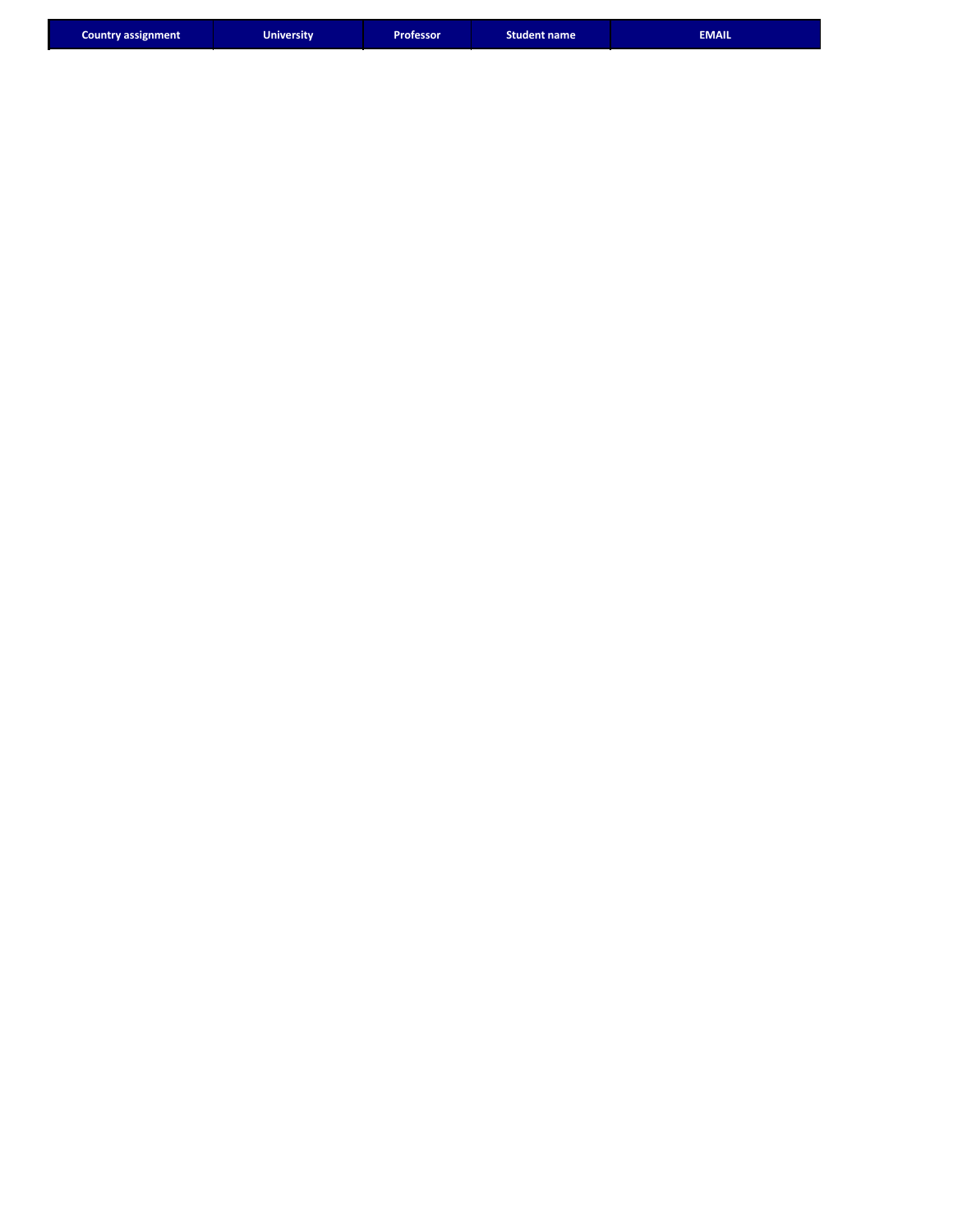| <b>WORKING GROUP &amp; TOPIC</b>                                                    |
|-------------------------------------------------------------------------------------|
| <b>Working Group 1:</b><br>1. Health and Resilience<br>in the Americas              |
| <b>Working Group 2:</b><br>2. Our Green Future                                      |
| <b>Working Group 3:</b><br>3. Accelerating the Transition to<br><b>Clean Energy</b> |
| <b>Working Group 4:</b><br>4. Digital Transformation                                |
| <b>Working Group 5:</b><br>5. Democratic Governance                                 |